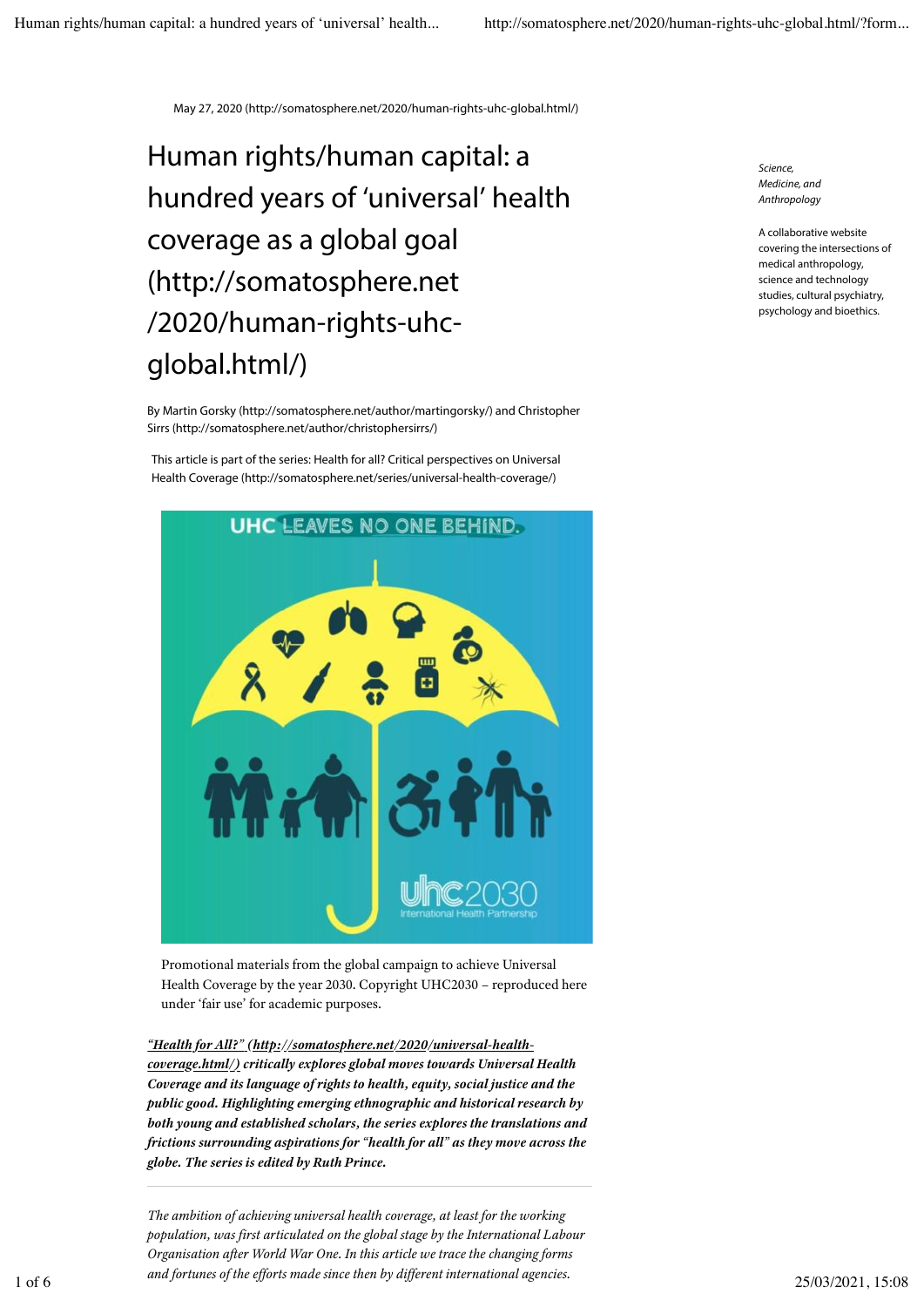Human rights/human capital: a hundred years of 'universal' health... http://somatosphere.net/2020/human-rights-uhc-global.html/?form...<br>We suggest that while this has long been justified in terms of both rights and *economic pragmatism, there has been a shift towards the latter in recent times.*

> Universal health coverage (UHC) is a shifting signifier. Today, in World Bank parlance, it implies access for all to a cost-effective package of essential services and medicines, delivered through a mix of public and private providers. Its rationale is framed in both humanitarian terms, of uncoupling medical care from financial hardship, and in the practical economics of human capital. However, adherents of the social medicine tradition prefer another UHC – universal health *care* – which instead denotes access to a comprehensive range of services, organised by the state and free at the point of use. In the words of Asa Cristina Laurel, this more fulsome universalism is anchored in an understanding of 'health as a human need and a social right'.

> This tension runs through UHC's etymology. The earliest such usage of 'universal' dates from 1911, in an English text describing Germany's Bismarckian system of health insurance, which at that time aspired only to include blue collar workers, not the whole population. Adjoined to 'coverage', the term seems to have entered the health policy lexicon in the 1960s, again signifying the field of insurance, which was one mode through which Western nations financed their increasingly inclusive health systems. Thus 'universal' might not denote the whole population, and 'coverage' need not imply the state as provider.

> Consideration of UHC as an aspect of global policy similarly reveals a longrunning contest between a rights-based expansive vision and a more constrained, economic formulation. The earliest articulation came a century ago, in the peace settlement that followed the carnage of World War One. To manage dispute resolution, a new League of Nations had been created, whose Covenant vowed also to 'take steps in matters of international concern for the prevention and control of disease', and 'secure and maintain fair and humane conditions of labour'. These goals led to the creation of two agencies important to the foundations of global health: the League of Nations Health Organisation (LNHO) and the International Labour Organisation (ILO). The LNHO's activities included epidemic disease surveillance, the international classification of diseases, and public health system building. While universalism was not on its agenda, it did pioneer the promotion of social medicine programmes, combining rural health care with economic and social development.

> The ILO meanwhile, became the first international organisation to promulgate notions of universal health care. Medicine was not central to its remit of labour rights, though its constitutional aims of 1919 included '… the protection of the worker against sickness, disease and injury arising out of his employment'. The context was the success of various Western nations (though not the USA) in establishing proto-welfare states, following the lead given in the 1880s by Bismarck's Germany. This had demonstrated that statemandated workplace insurance to address sickness, accident and old age was both functional and popular. Other nations followed suit, partly responding to the spread of representative democracy, partly seeking to improve national productivity, and partly reacting to the emergence of organised labour, whose dissent could be neutralised with welfare benefits. Thus, in concert with taxfunded public health services and voluntary charities, working-class citizens might attain reasonably comprehensive cover, albeit with many holes in the safety-net.

Drawing particularly on the skills of German bureaucrats, the ILO aimed to generalise the social insurance arrangements which sustained these systems. Initially, it worked through standard-setting conventions that member states were intended to ratify. Its first two 'sickness insurance' conventions, for industrial and agricultural workers, were adopted in 1927. The aim was that '(p)ractically all persons under a contract of service…' should be entitled to sickness benefit and medical care, funded by compulsory contributions from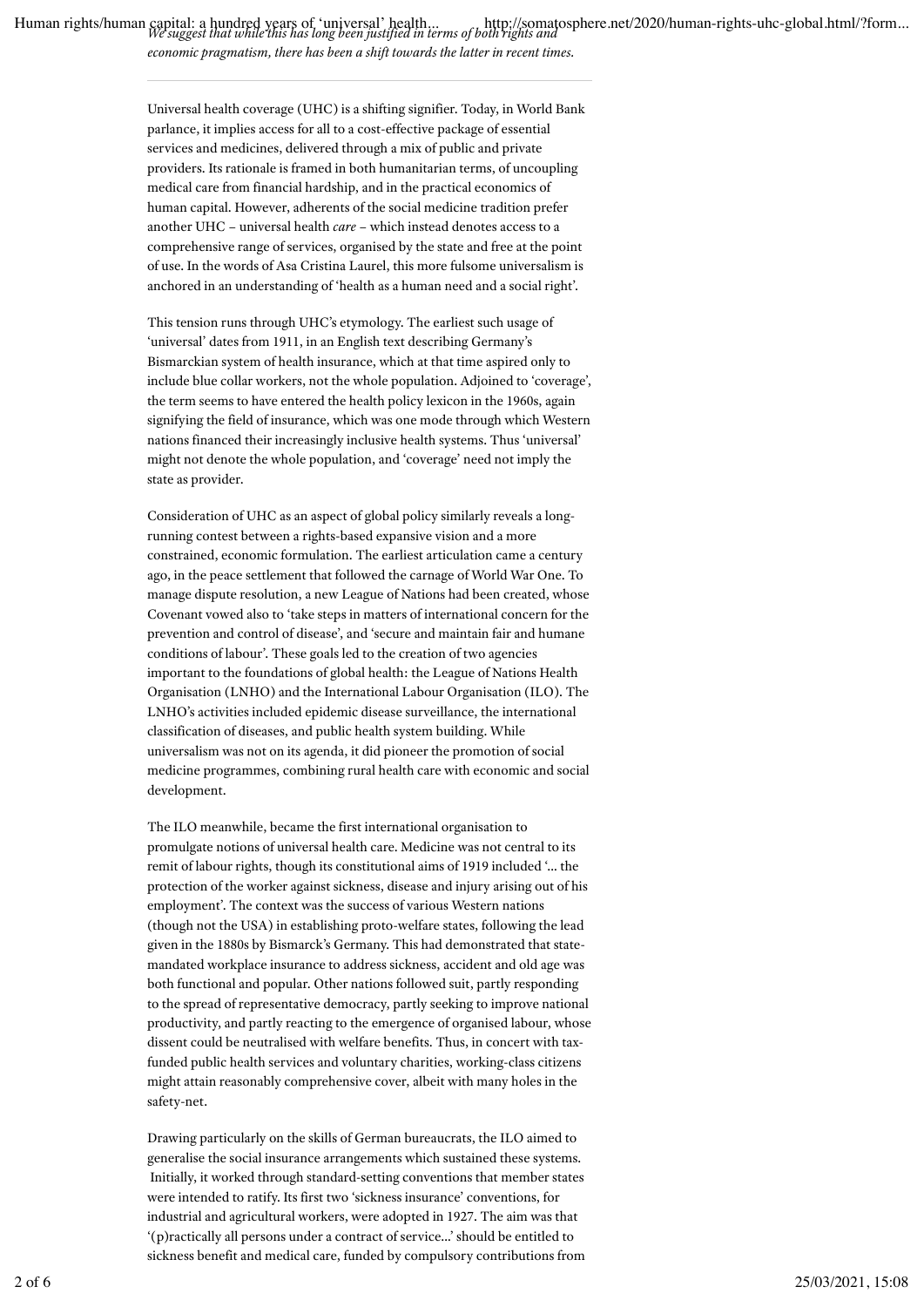Human rights/human capital: a hundred years of 'universal' health... http://somatosphere.net/2020/human-rights-uhc-global.html/?form...<br>worker and employer. In the event only a handful of governments ratified, as

the Great Depression forced different priorities on them. The interwar crisis did however push the ILO to develop its advisory and advocacy roles, particularly in the successor states of Central Europe and in Latin America. By 1933 it was arguing, along with the LNHO, that 'compulsory sickness insurance must be regarded as the most appropriate and rational method of organising the protection of the working classes.'

This position hardened during the Second World War into a bolder call for comprehensive medical care by right, for 'all members of the community … whether or not gainfully occupied.' The ILO's Philadelphia Declaration of 1944, along with its Medical Care Recommendation, outlined two pathways to UHC, either through Bismarckian social insurance, or through taxation on the model pioneered by New Zealand in 1938. Despite endorsement by the ILO's General Assembly, this ambitious vision of UHC would not last. A broad coalition of hostile interests emerged, including medical professionals, governments preferring voluntary provision, newly-independent colonial nations resentful of Western influences, and the US, which decried publicly funded systems as 'socialised medicine'. The resulting social security convention of 1952 was so diluted, with so many exclusions and exceptions, as to be ineffective. The ILO's push for UHC was, for the moment, moribund.

The 1950s and 1960s might in principle have seen its revival. Britain in 1948 had implemented its National Health Service, the archetypal universal system that was comprehensive and free at the point of use. Other advanced industrial nations moved towards population coverage funded through mandated insurance, social security, or local taxation. In the Communist bloc, statist health systems were established, such as China's rural and industrial insurance schemes. Even the United States enacted partial cover for its older and poorer citizens, through Medicare and Medicaid. How though could similar access to medical services be achieved for poorer, post-colonial nations, now euphemistically dubbed 'developing' countries? Riding the tide of the UN's International Year of Human Rights, the ILO sought to answer this by reviving earlier calls to extend 'economic, social and cultural rights'. It then adopted as a blueprint a more generous Convention on Medical Care and Sickness Benefits (1969).

What about the World Health Organisation (WHO)? At its inception, the WHO had refused a full-blooded leadership role in pushing for UHC. This was despite the efforts of a social medicine faction amongst its founders, who had allied with the ILO to make this a priority. Instead its main focus would be major disease programmes, notably the eradication of smallpox and malaria through biochemical initiatives. WHO's work on health services would be less ambitious. Its constitution pledged a 'study and report' function and the obligation to provide technical assistance to members, for example on planning services and workforce requirements. In the early 1970s, these planning models were infused with the language of 'systems analysis', an approach derived from operational research in business and defense. However, this new discourse of 'health systems' was technocratic and politically neutral, avoiding contentious issues such as rights and redistributive financing.

In practice then, postcolonial nations found their own way, though resource constraint meant UHC was never a realistic prospect. Funding was through a mix of taxation, insurance for the formally employed, and overseas aid, whether from missions, philanthropies, bilateral flows, or the new multilateralism of UN agencies. The ILO offered technical assistance in establishing social security structures, while painfully aware of their limited reach. A new, more significant player was the World Bank, which, under the presidency of Robert McNamara, became involved through its population programmes. Established at the Bretton Woods Conference in 1944, the Bank's mission had rapidly evolved from post-war reconstruction to lending for economic development. Initially financing infrastructure projects such as dams and roads, in the 1970s it was influenced by the ILO's 'basic needs'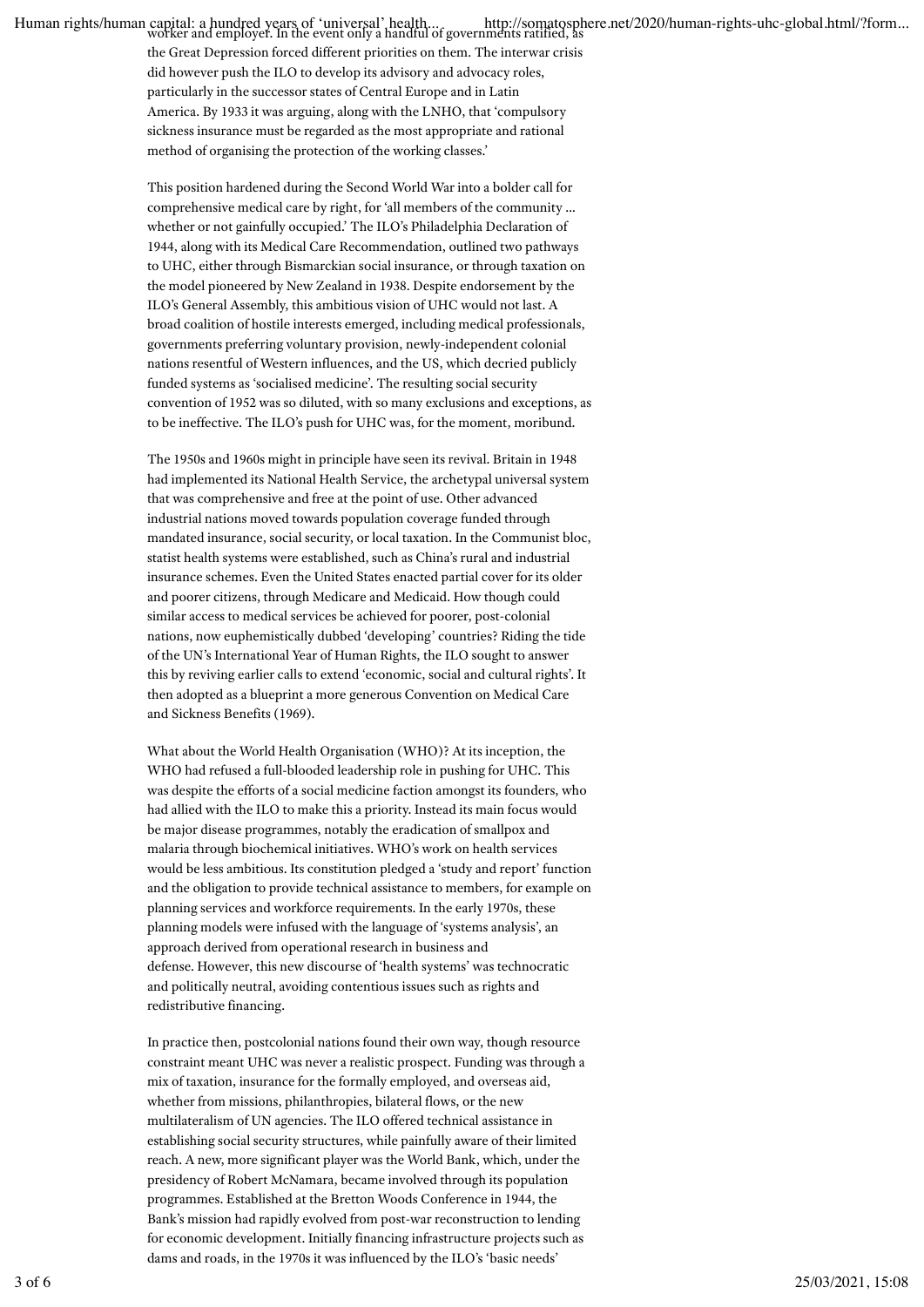Human rights/human capital: a hundred years of 'universal' health... http://somatosphere.net/2020/human-rights-uhc-global.html/?form...<br>agenda. This argued that social goods should also be intrinsic to economic

development, and not deferred until growth took off. Along with lending for maternal and child health services, it joined the WHO in an effort to control onchocerciasis in central Africa. Success with these initiatives encouraged it in 1980 to begin direct loans for health services and essential drugs, offering favourably low rates for poorer countries.

This coincided with a brief period in which the global community endorsed 'Health For All'. The policy goal was announced at the World Health Assembly in 1977, and the following year's Alma Ata conference of WHO and UNICEF declared health to be 'a fundamental human right', attainable through Primary Health Care. Specifically this signified low-tech medicine, community engagement in health services, and increased use of paramedical staff. The new agenda partially reflected a consensus that vertically organized disease programmes had run their course, following the success of smallpox eradication and the failure against malaria. It also built on initiatives generated in countries across the Global South, which had piloted cheap, basic health care for rural populations, and integrated health with economic development. Once again though, choices about funding were left to individual nations, who would choose their own mix of taxation, insurance, user fees and foreign aid.

However, the hopes for Primary Health Care as the route to UHC soon faded, as the political and economic context changed. 'Neoliberal' and conservative governments came to power in the 1980s, hostile to costly welfare states and enthusiastic about market alternatives. Meanwhile the slow collapse of the Soviet bloc meant that Western leaders redefined 'human rights' as synonymous with political rights of assembly and expression, not social benefits. More crucially, a sovereign debt crisis confronted much of Latin America, Africa and Asia, the result of 'exuberant' Western lending and the long-term impact of the oil price rises. Neo-colonial economic hierarchies reasserted themselves. There would be no debt forgiveness for poor nations, and access to loans from the International Monetary Fund would be contingent on agreeing to 'structural adjustment'. Essentially this meant trade liberalization, encouraging the private sector and rolling back the state.

For health, the result was a retreat from universalism to 'selective' interventions of demonstrable cost effectiveness. UNICEF led the way, prioritizing funding for focused programmes of child health, with an emphasis on mass immunization. Meanwhile, the World Bank made a foray into health systems financing, privileging concerns with equity and efficiency over human rights. Its aim was to divert governmental spending away from costly curative medicine, which unduly benefitted the urban middle classes, and towards preventive measures. With respect to health services, it assumed broad willingness to pay out-of-pocket costs, so recommended that borrower nations should shift to funding by user fees or insurance. This proved to be a misjudgment, as evidence mounted that user charges were a barrier to utilization. Compounding these setbacks for UHC was the spread of HIV/AIDS, and the daunting challenges of tuberculosis and malaria. The 1990s saw unprecedented levels of money flowing into development aid for health, and new actors alongside the UN agencies, including philanthrocapitalists and public-private partnerships. All these changes militated against a concern with services and back towards disease-focused interventions where measurable gains could be achieved.

What were the prospects for UHC at the start of the 21<sup>st</sup> century? The original champion of health rights, the ILO, was now a marginal player whose influence had eroded. This followed the numerical decline of once powerful labour movements in the West and Latin America, and the offshoring of industrial production to places with weak protections. The ILO therefore reverted to campaigning for minimum standards of workplace rights rather than the fulsome social benefits which it once advocated. The WHO also diminished in importance within the new global health architecture, although from 2000 it successfully repositioned itself as a broker of advice on health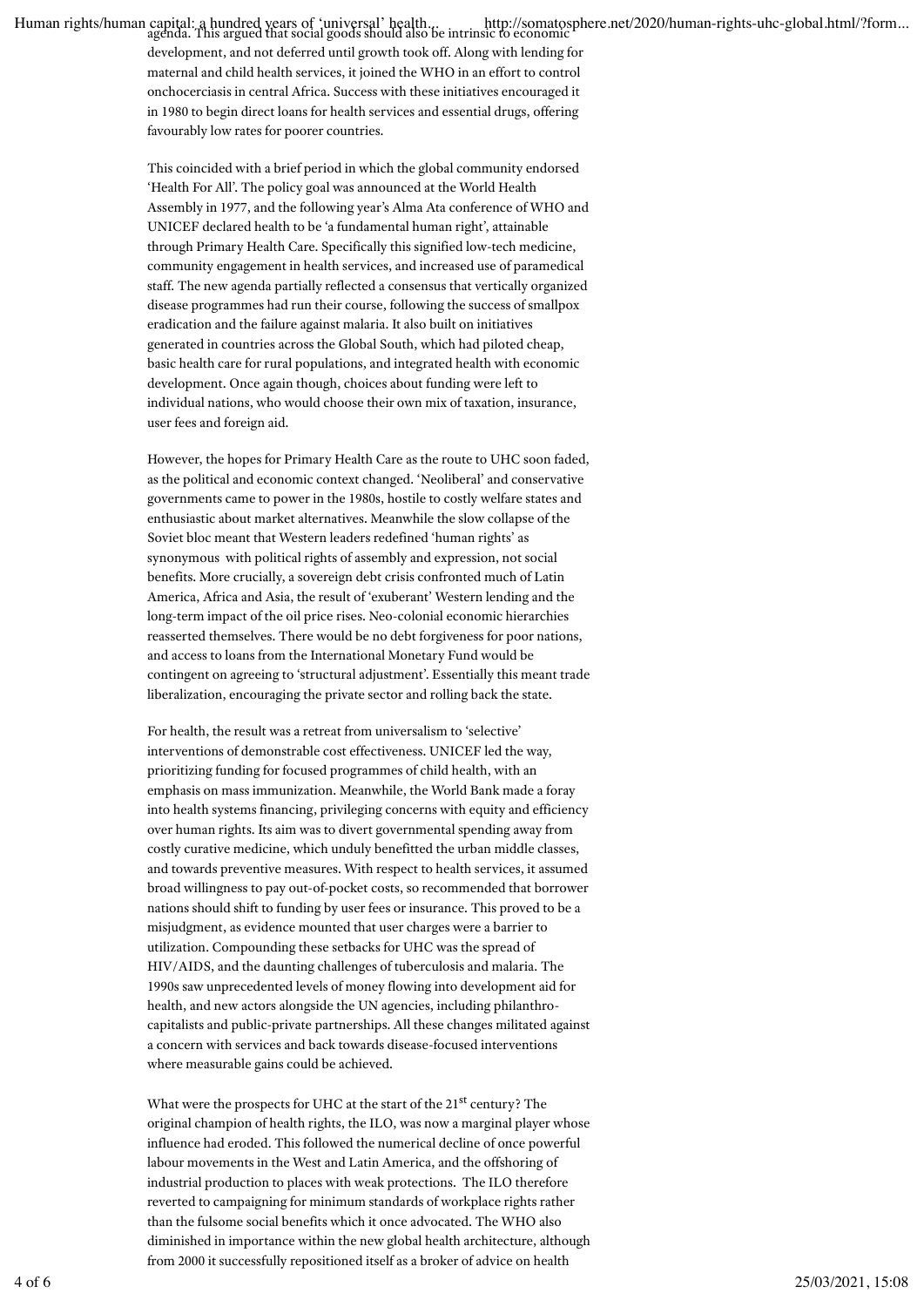Human rights/human capital: a hundred years of 'universal' health... http://somatosphere.net/2020/human-rights-uhc-global.html/?form...<br>systems design and management, and a disseminator of performance

indicators. Countries like Ethiopia (home of WHO's current Director-General, Tedros Ghebreyesus) and Thailand provided promising examples of how UHC could be achieved, through scaling up insurance and innovation in primary care. Meanwhile the World Bank developed more eclectic approaches to financing, including community-based health insurance, microinsurance and the estimation of the 'fiscal space' that would allow public funding. Along with the Institute of Health Metrics, it also compiled detailed country estimates of the 'disease burden', using Disability Adjusted Life Expectation, an indicator that combined mortality with morbidity to better guide national service planning.

These are the fundamental dynamics shaping conditions for UHC at the start of 2020, in the era of the United Nations' Sustainable Development Goals, of which it is a part. This is very different from its beginnings in an era when nation-states sought legitimation as welfare states, and the ILO couched its crusade as one of workers' rights. The labour solidarities which first gave it leverage have gone, and there are no stirrings of transnational class sympathies favouring a transfer of resources from North to South. World Bank estimates of the cost of achieving an essential package of UHC today suggest at least a doubling of aid flows, to supplement the capacities of poor countries. It also assumes that governments accept the pragmatic and ethical value of pursuing such a policy. Up until the start of the COVID-19 pandemic, slow progress in the teeth of populist nationalism seemed the most plausible global prognosis.

How might the current turn of events affect these prospects? If countries with UHC are seen to have lower rates of coronavirus fatalities than those without, then clearly proponents will have a compelling argument for change. However, at the time of writing (April 5<sup>th</sup> 2020) it is too early to meaningfully correlate national mortality and morbidity patterns with coverage indicators. There are also good reasons emerging to doubt that absence of coverage *per se* has been decisive to the spread of the virus. Social epidemiology, for example, points to habits of trans-generational coresidence to explain high infection levels in some countries, or to patterns of masculine hygiene behavior and consumption to account for the common trend of excess male deaths. Clinical epidemiology meanwhile raises possibilities that genetic predisposition, or prior exposure to BCG vaccine may also be factors. All this awaits verification.

What is already clear though is that political action on behalf of public health by states and intergovernmental bodies has been decisive. Prior planning for bio-security, decisiveness in applying lockdown measures, and competence in procuring and distributing protective equipment and testing facilities have quickly emerged as key issues. It therefore seems most likely that strengthening public health administration at local, national and international levels will be the most immediate policy focus when the crisis subsides. Whether UHC can advance on the coat-tails of a revivified social medicine, or will be consigned to a second-order problem by battered economies, remains to be seen.

*Martin Gorsky (https://www.lshtm.ac.uk/aboutus/people/gorsky.martin)is Professor of History in the Centre for History in Public Health at the London School of Hygiene and Tropical Medicine. His early research interests lay in the development of hospitals and mutual health insurance in nineteenth- and early twentieth-century Britain, and in the political history of health system change. His current project examines the history of health systems thinking and policymaking, both within international organisations and in case-study nations including Nigeria, Colombia, Malaysia and New Zealand.*

*Christopher Sirrs (https://warwick.ac.uk/fac/arts/history/people/research\_staff /sirrs/) is a Research Fellow at the Department of History, University of*